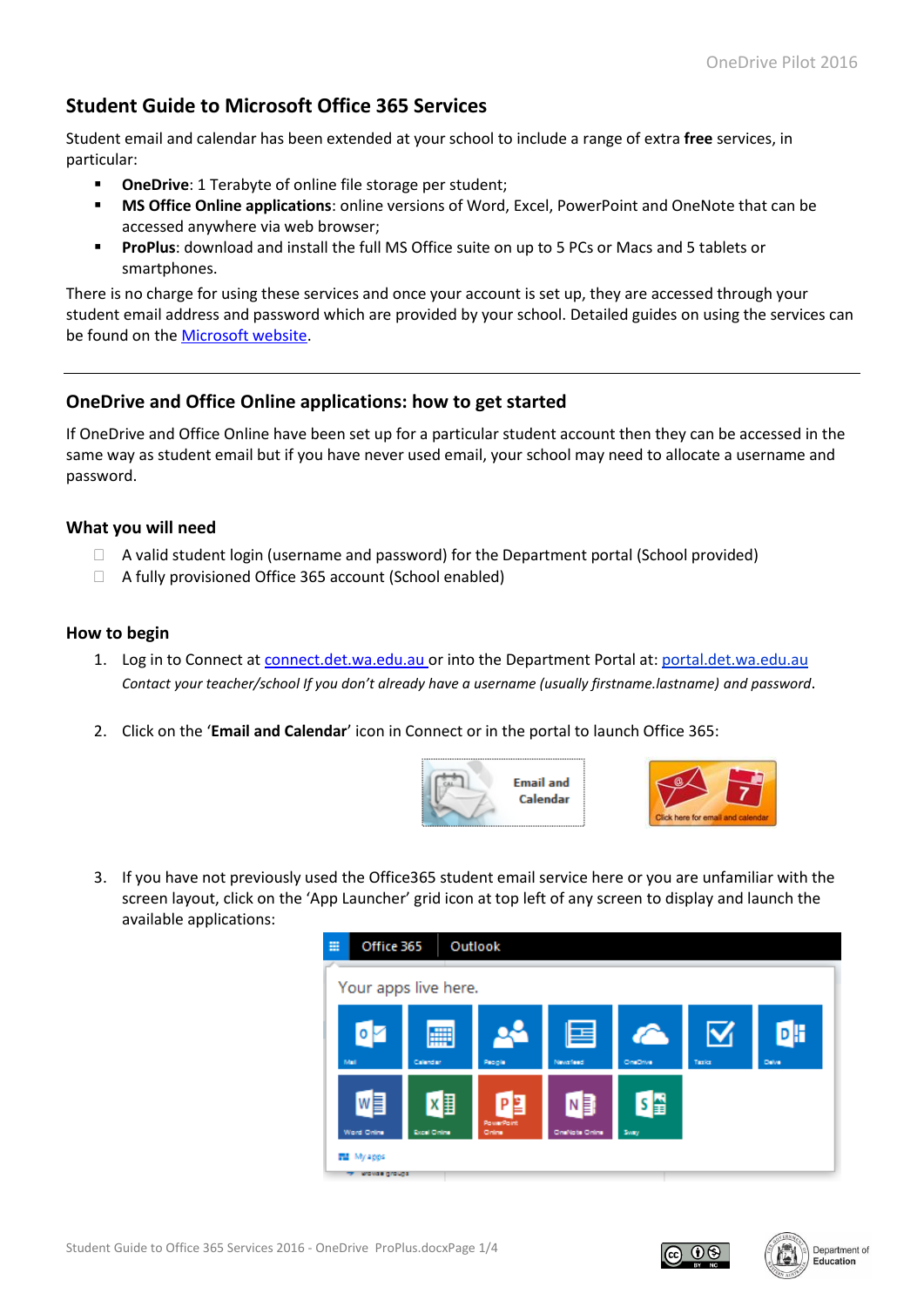- 4. When you first use these services you will be led through a setup process to configure the storage (OneDrive) and applications such as Word, Excel and PowerPoint for your personal use.
- 5. You can now access these services through any web browser on any device with a good internet connection.
- 6. Finally, always log out and close all tabs and browser windows to prevent anyone else accessing your account on that computer or tablet.

## **ProPlus: how to install Microsoft Office on a student's home computer or portable device**

Students can now download up to 5 free copies of the Microsoft Office Suite to their personal home computers (Mac or PC), and a further 5 copies to tablets or smartphones.

#### **What you will need**

- A valid student login (username and password) for the Department portal (School provided)
- A fully provisioned Office 365 account (School enabled)
- $\Box$  An internet connection with sufficient download allowance for over 1Gb per installation (not the school network)

#### **What you need to be aware of**

- 1. The MS Office software should only be installed on personal equipment not on computers within the school network.
- 2. The MS Office software should only be downloaded over a personal, home or non-school data network and it will consume up to 1.5 Gb of data allowances in the initial install.
- 3. The MS Office download is blocked on the Department network to prevent interference with essential data traffic. If you attempt to launch the software installation while connected to a school network, it will appear to work and will proceed through a number of stages before failing and issuing an error message. There is no way round this.
- 4. The software installed via Office 365 will automatically try to verify online that the user is still licenced. As long as the student remains registered with a Department school and an internet connection is available, this check will succeed. Once the student is no longer registered, the software will issue an onscreen notice of impending expiry and thirty days later will no longer allow editing of documents.

## **How to begin**

The following information has been designed to support students with the download and installation of the MS Office Suite via a fully provisioned account. If you have any problems with this process, contact the teacher managing your portal access.

- 1. Log in to Connect at [connect.det.wa.edu.au](http://connect.det.wa.edu.au/) or into the Department Portal at[: portal.det.wa.edu.au](http://portal.det.wa.edu.au/) *Contact your teacher/school If you don't already have a username (usually firstname.lastname) and password*.
- 2. Click on the 'email and calendar' icon to launch Office 365:





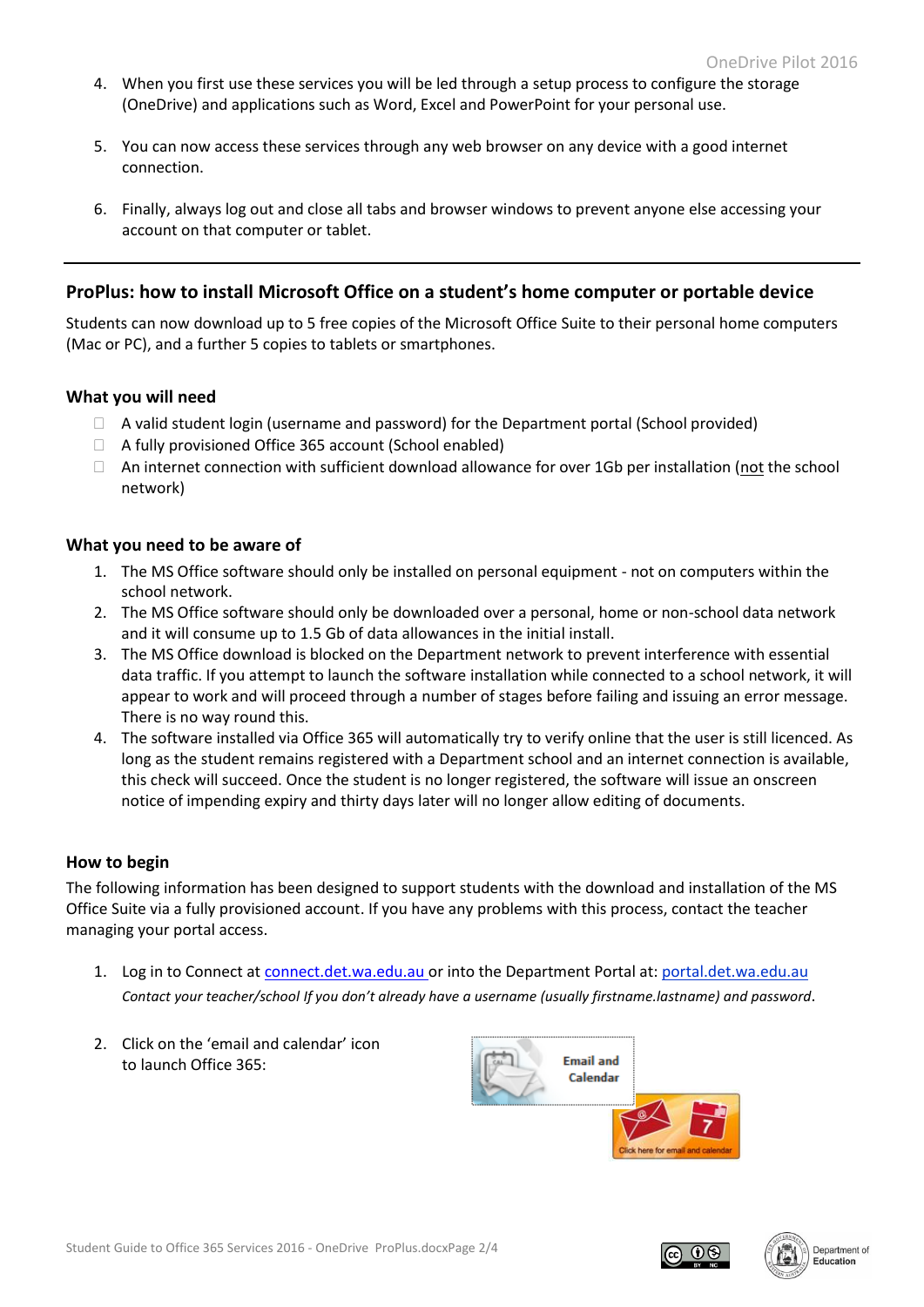3. If you have not previously used the Office365 student email service here or if you are unfamiliar with the layout, simply click on '**Office 365'** at the top left of the screen:



4. Clicking on the Office 365 link will display all the options available to you and you should see a screen similar to this:



- 5. Click on the 'Install Now' button at middle right of screen to launch the download and installation process *(note – you may want to un-tick the Bing and MSN homepage options before starting)*.
- 6. You will be asked to acknowledge various warnings and conditions and agree to allowing the program to make changes. If, having given all the required positive answers, you encounter an error message or fail to get a message showing the progress of the installation, use the 'Troubleshoot installation' link located under the Install button on the screen shown above, or else follow the links given in any error message.
- 7. You may need to relaunch the installation a couple of times if it at first fails to make the required connections but, with perseverance, the process should eventually complete – as long as you are not trying to do it over the school network, which definitely won't work.
- 8. Once the installation has finished, you should have a full suite of MS Office applications available on your computer. These programs can be launched in the usual way (e.g. from the Start button on a PC)

## **Installing Applications on a tablet or smartphone**

Navigate to the appropriate store to search for and download the Word, Excel, PowerPoint, or OneNote apps:

- □ Android devices: [Google Play Store](https://play.google.com/store/apps/details?id=com.microsoft.office.word)
- **Apple devices[: Apple App Store](https://itunes.apple.com/app/id586447913)**
- □ Windows Phone or Windows 10 device: [Windows Store](https://www.microsoft.com/store/apps/9WZDNCRFJB9S)

Detailed guides to obtaining and installing the software on phones and tablets can be found at on the [Microsoft](https://support.office.com/en-US/article/Office-365-mobile-setup-Help-7dabb6cb-0046-40b6-81fe-767e0b1f014f)  [support site](https://support.office.com/en-US/article/Office-365-mobile-setup-Help-7dabb6cb-0046-40b6-81fe-767e0b1f014f) (<https://support.office.com/en-US/article/Office-365-mobile-setup-Help-7dabb6cb-0046-40b6-81fe-767e0b1f014f>).